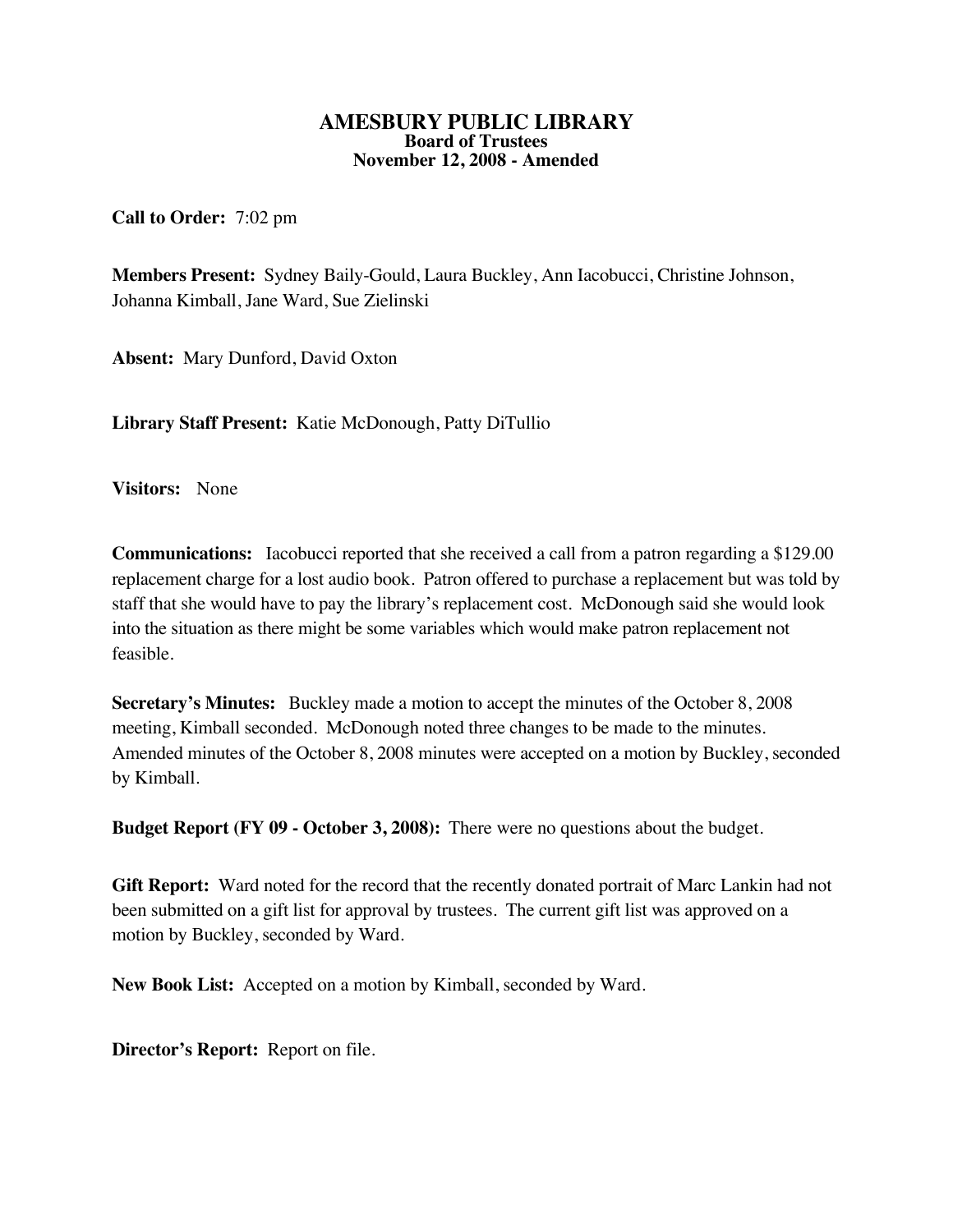## **Committee Reports:**

**Long Range Planning:** Nothing to report.

**Finance Committee:** Nothing to report.

**Historic Preservation:** Nothing to report.

 **House Maintenance:** Nothing to report.

## **Unfinished Business**

**Library Building Program:** To be discussed in conjunction with Library Trust Fund agenda item under "New Business" header.

## **New Business:**

**FY 09 Library Budget:** McDonough met with the Mayor's aide, Kendra Amaral, to discuss the FY 09 budget. She said that all Town departments are subject to belt tightening, but the impact on the library is not bad. The Mayor's office asked McDonough to remove the intended network upgrade item from the budget. She stated that she has also been asked to be careful with expenditures for supplies, mileage, dues, and registrations.

**Holiday Hours:** McDonough proposed upcoming holiday hours as follows: over Thanksgiving, the library will be closed from Thursday the 27th through Saturday the 29th, with a 5 pm closing on the 26th; for the Christmas holiday, the library will be closed on the 24th and 25th; and for the New Year holiday, the library will close at 5 pm on December 31 and will be closed all day on January 1, 2009.

Iacobucci asked how many holidays the library have altogether, and McDonough said that she would report back with that information. Buckley asked that the Board see the holiday calendar for the entire year and approve it as such. Zielinski suggested proceeding with that approval method beginning with the 2009 calendar.

Iacobucci made a motion to pass the holiday hours as presented, Johnson seconded. Motion passed unanimously.

**Library Trust Funds:** McDonough reported that she met recently with Town Treasurer, Debbie Ventura, to discuss available trust find money. In the past, the Treasurer recommended an amount of available trust fund money she felt reasonable to spend over the period of a year, but Ventura acknowledged this figure is only a recommendation. DiTullio added that last year's letter from the Treasurer recommended somewhere between five and six thousand dollars, but that they were never informed of the entire amount of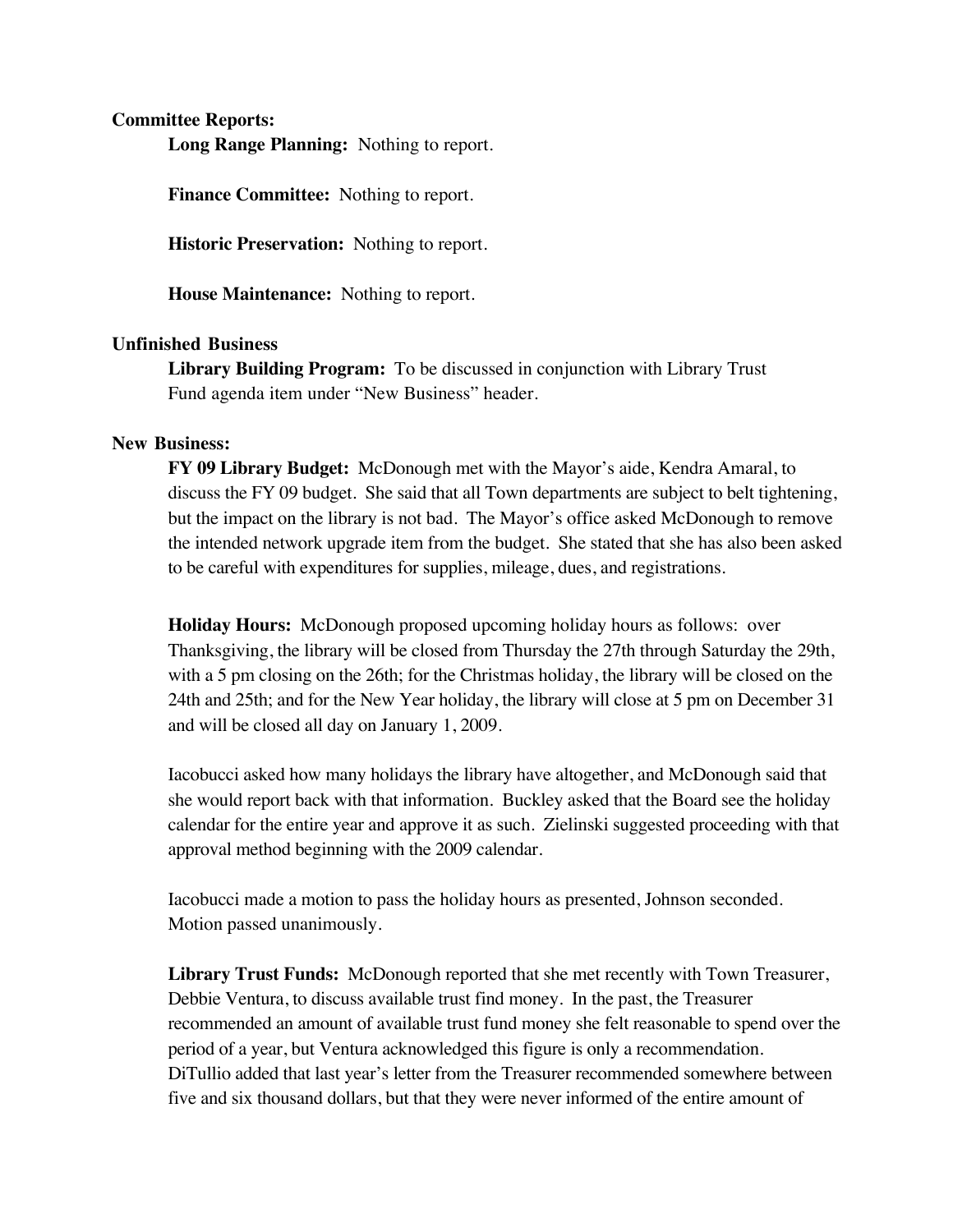money available from the unrestricted trust funds, so these figures were also discussed with Ventura at the meeting.

McDonough and DiTullio reviewed the trust fund figures with the Board and pointed out that there is approximately \$29,000.00 total in unrestricted funds available. They provided a list of pending library projects they feel would benefit from allocating trust money to fund them. DiTullio first presented her request for audio-visual materials needed to carry out the Equal Access program. She noted that the equipment would be useful for a variety of other library programs as well. Equipment includes a projection screen, a projector, a DVD player, and a speaker system totalling approximately \$1326.00 Iacobucci made a motion to approve an amount up to \$1500.00 to purchase requested audio-visual equipment, Johnson seconded. Motion passed unanimously.

McDonough reported that the library's recently purchased book drop holds only 300 books and is already too small by about half. She asked the Board to consider allocating trust fund money to purchase a second book drop at an estimated cost of \$5242.00. With a second book drop, she said, one could be used exclusively for books while the smaller would be used for AV materials. Buckley made a motion to approve up to \$5500.00 for the purchase of a second book drop, Baily-Gould seconded. Motion passed unanimously.

Zielinski expressed concern for establishing a practice of using trust find money to make up for a tight budget period. McDonough stated that the current situation of needing so much upgrade at once is unusual and reflects the lack of library directorship over the past two years. McDonough suggested reviewing the remaining projects and requests, then going back to vote on each. She noted that the task chairs are essential and a priority since current chairs do not function. She added that the proposed chairs are good quality for a good price. The estimated cost of \$1512.00 includes shipping.

Another item for consideration, McDonough continued, is the Library Building Program update at an estimated cost of \$5850.00. McDonough reminded the Board that the Mayor had hoped to fund this with free cash, but that there is no longer free cash available. McDonough added that in about two years, Amesbury will have an opportunity to apply for a planning grant. The next step then would be obtaining 75 to 100 thousand dollars for a site evaluation and design. Zielinski asked if a study update done now would still be relevant in two years as the library waits for this application period. Buckly expressed concern for spending \$5850.00 to update the library building program when it is uncertain whether or not we might have money to proceed with future evaluations or the actual building process itself.

DiTullio asked for an approximate cost of completing an entirely new library building